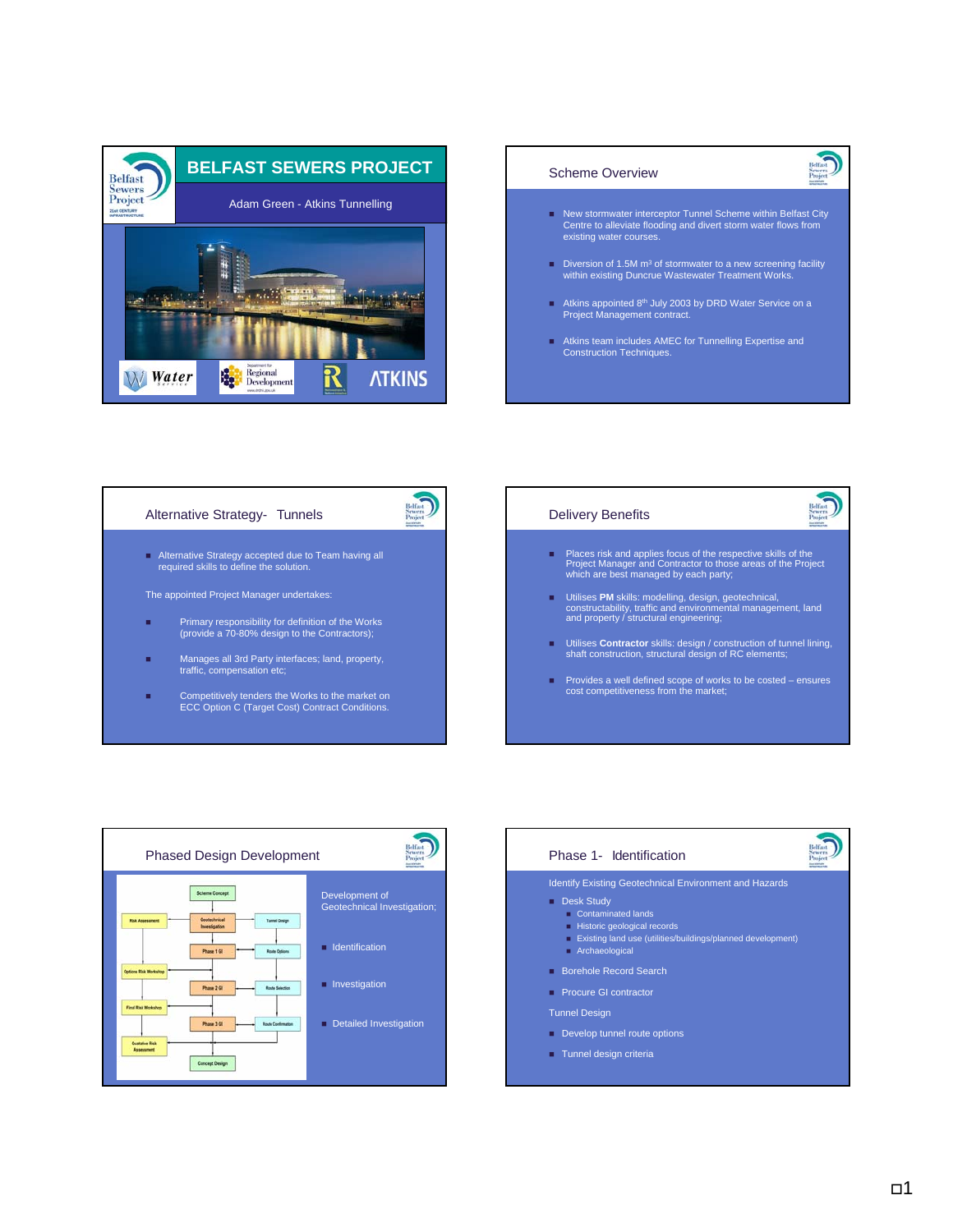### Stormwater Tunnel Route Criteria



- **Shafts located to intercept major storm overflows**
- **Tunnels to be driven in more favourable tunnelling strata**
- **Construction to avoid existing piled building foundations** and road infrastructure
- **Shafts and tunnels located to minimise construction,** traffic and environmental impacts

## Geology

**The typical geology of the area, in sequence, comprises:**

- **1. Made Ground**
- **2. Alluvium (including Sleech, Estuary Clay, Peat)**
- **3. Glacial Deposits (Boulder Clay, Sands and Gravels)**
- **4. Intrusive Dykes and Sills**
- **5. Mercia Mudstone**
- **6. Sherwood Sandstone**

## Geotechnical- Hazards

- Methane Landfills, Sleech, Peat
- **Boulders Glacial Deposits**
- **Mixed Face Conditions Alluvium, Sleech, Glacial**
- **Running Sands**
- **If** Igneous Intrusions No Warning
- River Flooding
- Buried Channels Bedrock
- High Sulphate Content Peat, Sleech
- **Future Development** route sterilisation
- **Unexploded Munitions 1941**
- **Services**
- **Heritage Sites**

# Phase 2- Investigation

## Investigate Geotechnical Conditions and Specific Hazards

- **Under take intrusive ground investigation**
- Additional Specific Desk Studies
- Ground-borne noise and vibration assessment
	- **Unexploded Ordnance**
- Manmade Obstructions (piles/foundations/underground structures)
- Settlement assessment

Confirm shaft locations

### Tunnel Design

Confirm final tunnel alignment (horizontal and vertical)

Ground Settlement Assessment



### **Key Activities:-**

- **Modelling of tunnelling induced ground settlement 3** stage approach to settlement assessment
- **Walkover Survey and Visual Assessment of Properties**
- Desktop study of Existing Structures
- **Establishment of existing foundation types along tunnel** route

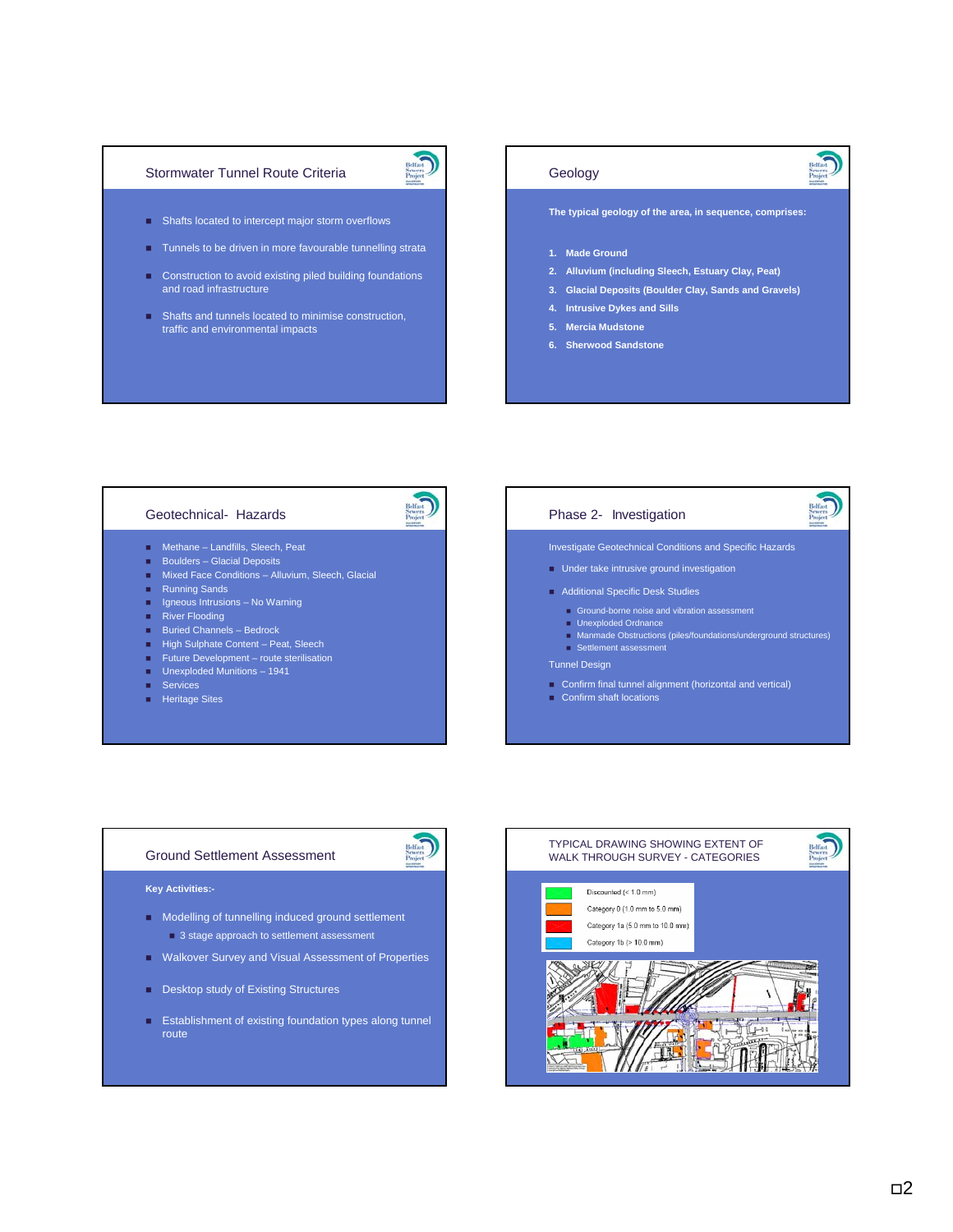## Geotechnical Investigations

- 51 Boreholes
	- 1220m of Cable Percussive Hole 250m of Rotary Cored Hole
	-
	- 1830 Soil Samples
	- 52 Core Samples 426 Chemical Test Packages
	- **2 Photographic / Acoustic bore hole logs**
- 12 CPT (Cone Penetration Tests)
- **2852m of Shear Wave Seismic Investigation**
- **Site Investigation Contractors** 
	-
	- Glover Site Investigations Ltd (Principle Contractor)<br>■ Robertson GeoLogging Ltd
	-
	- Lankelma Cone Penetration Testing Ltd Zetica [Geo-Services International (UK) Ltd]



# Phase 3 – Detailed Investigation



Belfast<br>Sewers

Investigate Specific Geotechnical Conditions and Hazards

- **Additional focused ground investigation** 
	- Seven further percussive and rotary boreholes
	- Seismic survey

### Tunnel Design

Confirm final tunnel design solution





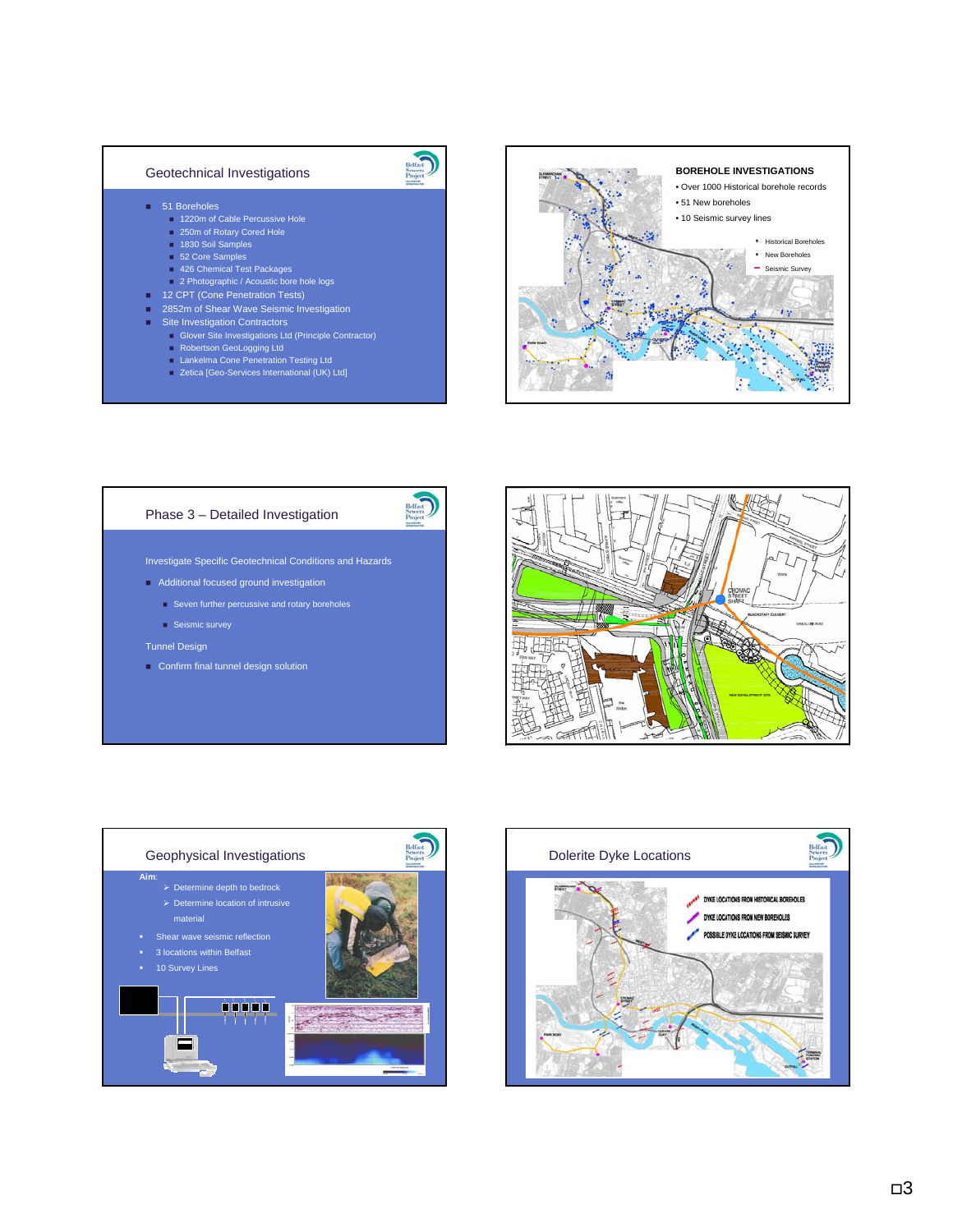







# Final Design Solution



- Development of a detailed project ground model to assist in tunnel design and cost development
- Full Cost Plan including risk provision, contingencies proposal for final tunnel route option
- Primavera P3 Construction Programme of Stormwater Management Works
- Provides Water Service with robust cost, risk profiles for the final tunnel design solution

### **Summary**

- Phased Investigation enabled the Geotechnical Investigation to Target high risk areas during the design
- Detailed package of Geotechnical information available from third parties and design team to enable contractor's to accurately price contract works and include appropriate risk allowance
- Provide DRD Water Service with a robust target cost